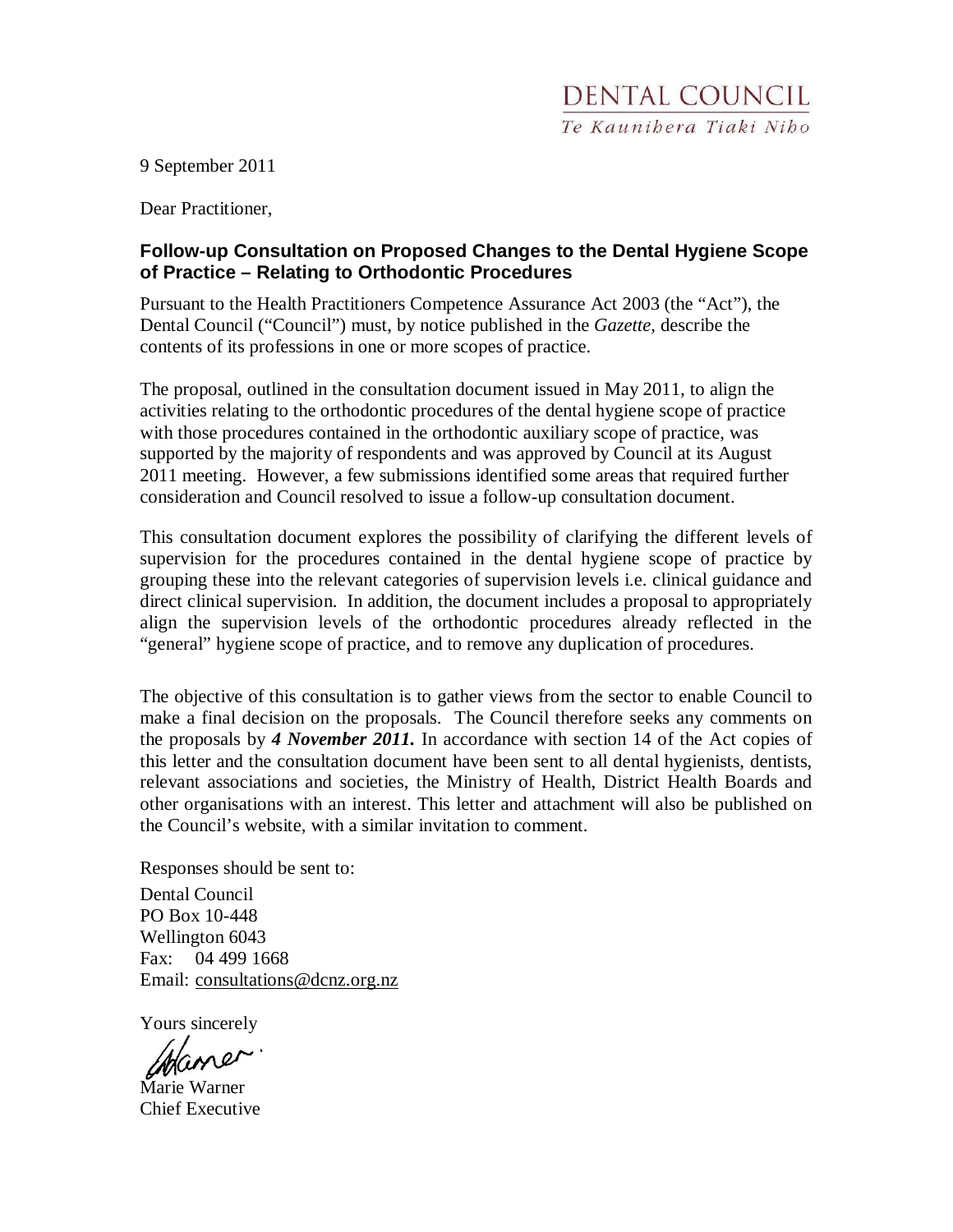# **Follow-up Consultation Document**

# **Proposed changes to the Dental Hygiene Scope of Practice**

RELEASED 9 SEPTEMBER 2011 SUBMISSIONS DUE 4 NOVEMBER 2011

### **Background**

The proposal, outlined in the consultation document issued in May 2011, to align the activities relating to the orthodontic procedures of the dental hygiene scope of practice with those procedures contained in the orthodontic auxiliary scope of practice, was supported by the majority of respondents. Council approved the proposed changes to the dental hygiene scope of practice, as reflected in the consultation document, at its meeting in August 2011. This included the proposal that the orthodontic procedures be performed under direct clinical supervision rather than clinical guidance as previously reflected in the hygiene scope of practice.

However, a number of submissions raised concerns that some of these procedures are currently reflected in the "general" hygiene scope of practice as procedures that can be performed under clinical guidance, and that those practitioners registered in the hygiene scope of practice, if they don't have an exclusion on any of these procedures, are deemed competent to perform these procedures under clinical guidance.

In response to the submissions received Council decided to issue a follow-up consultation on the dental hygiene scope of practice with the following additional proposed changes to the dental hygiene scope of practice as detailed below.

### *Group scope procedures based on level of supervision*

Council accepted a recommendation from one of the submissions to group the scope procedures into two separate categories based on the level of supervision required i.e. clinical guidance and direct clinical supervision as it provides clarity to practitioners on the level of supervision for specific procedures.

#### *Levels of supervision*

In response to the comments received about some discrepancies of the level of supervision required for the same procedures in the new proposed scope, Council resolved to review all the detailed orthodontic procedures proposed in the hygiene scope of practice, to identify any orthodontic procedures that can currently be performed under clinical guidance within the "general" hygiene scope of practice, and that pose no risk of irreversible damage to the orthodontic patient if performed under clinical guidance.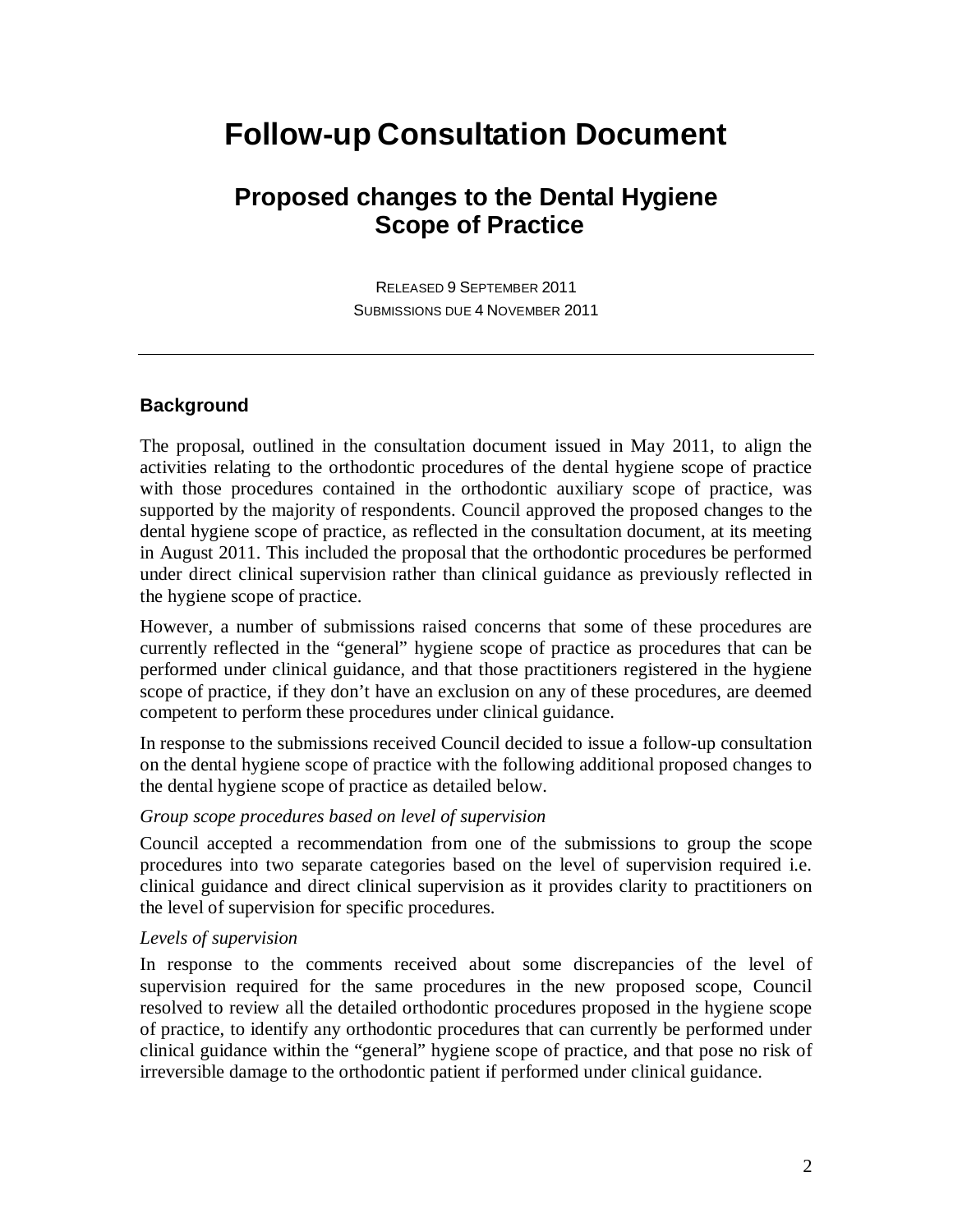After this analysis the following changes to the orthodontic procedures are proposed:

To *remove* the following procedures from the orthodontic procedures' list as these are already included in the "general" hygiene scope of practice:

- taking clinical photographs for records.
- taking impressions. Obtaining a record of occlusal relationships.

To *change* the following procedures from direct clinical supervision to clinical guidance:

- *tracing cephalometric radiographs* as treatment decisions will be the responsibility of the dentists/dental specialists.
- *supragingival polishing of teeth (as part of oral hygiene, before bonding and after removal of fixed attachments*) – this is already performed under clinical guidance in the "general" dental hygiene scope of practice under s*caling, debridement and prophylaxis of supra and subgingival tooth surfaces* but will remain listed as it contains specific orthodontic focus*.*
- *providing oral hygiene instruction and advice on the care and maintenance of orthodontic appliances* - this is already performed under clinical guidance in the "general" dental hygiene scope of practice under *providing oral health education, information, promotion and counselling* but will remain listed as it contains specific orthodontic focus*.*
- *making study models, and fabricating retainers, and undertaking other simple laboratory procedures of an orthodontic nature* - this is already performed under clinical guidance in the "general" dental hygiene scope of practice under *taking impressions, recording occlusal relationships and making study models* but will remain listed as it contains specific orthodontic focus*.*

# **The Proposal**

Council has issued this consultation document to explore the possibility of clarifying the different levels of supervision for the procedures contained in the dental hygiene scope of practice by grouping these into the relevant categories of supervision levels i.e. clinical guidance and direct clinical supervision. In addition, to appropriately align the supervision levels of the orthodontic procedures already reflected in the "general" hygiene scope of practice, and to remove any duplication of procedures.

# **Conclusion**

Council has produced a draft Notice (Attachment 1) that reflects the proposed changes to the dental hygiene scope of practice as described above.

Council is consulting on the proposal with persons and organisations identified in accordance with section 14 of the Act including all dental hygienists, dentists, relevant associations and societies, the Ministry of Health, District Health Boards and other organisations with an interest. The proposal will also be published on the Council's website, with a similar invitation to comment.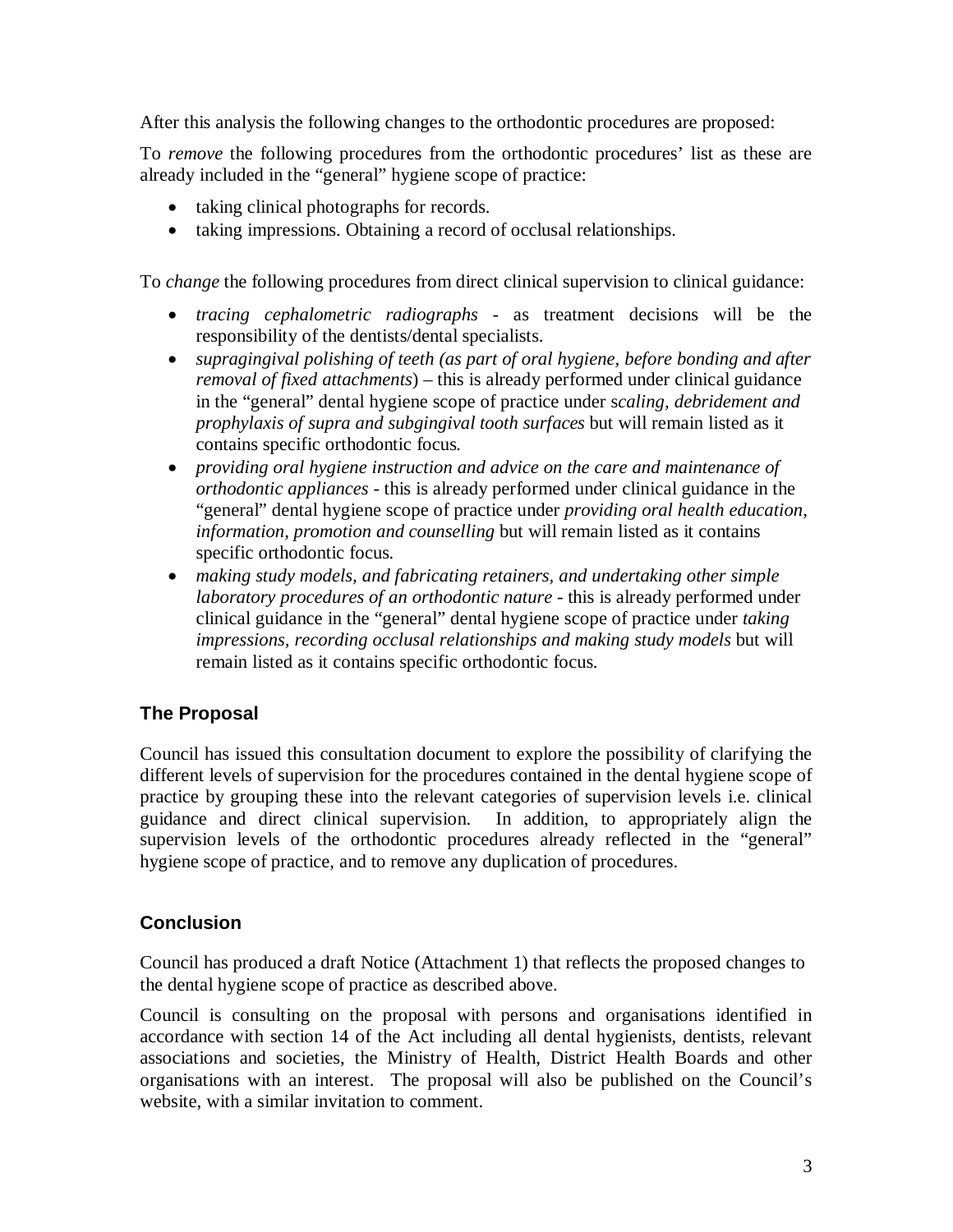The objective of the consultation is to gather views from the sector to enable Council to make a final decision on the proposals.

Council therefore seeks any comments on the proposal by **4 November 2011.**

# **Discussion/Consultation points**

The Council invites all stakeholders to comment on this consultation document by responding to the following questions:

- 1. Do you agree/disagree with the proposal to group the dental hygiene scope procedures into the two relevant categories of supervision levels i.e. clinical guidance and direct clinical supervision, as reflected in Appendix 1?
- 2. If you disagree with the proposal, please provide your reasons.
- 3. Do you agree/disagree with the proposed changes to the supervision level of the four orthodontic procedures and the removal of the two procedures already covered in the "general" dental hygiene scope of practice, as reflected in Appendix 1?
- 4. If you disagree with the proposal, please provide your reasons.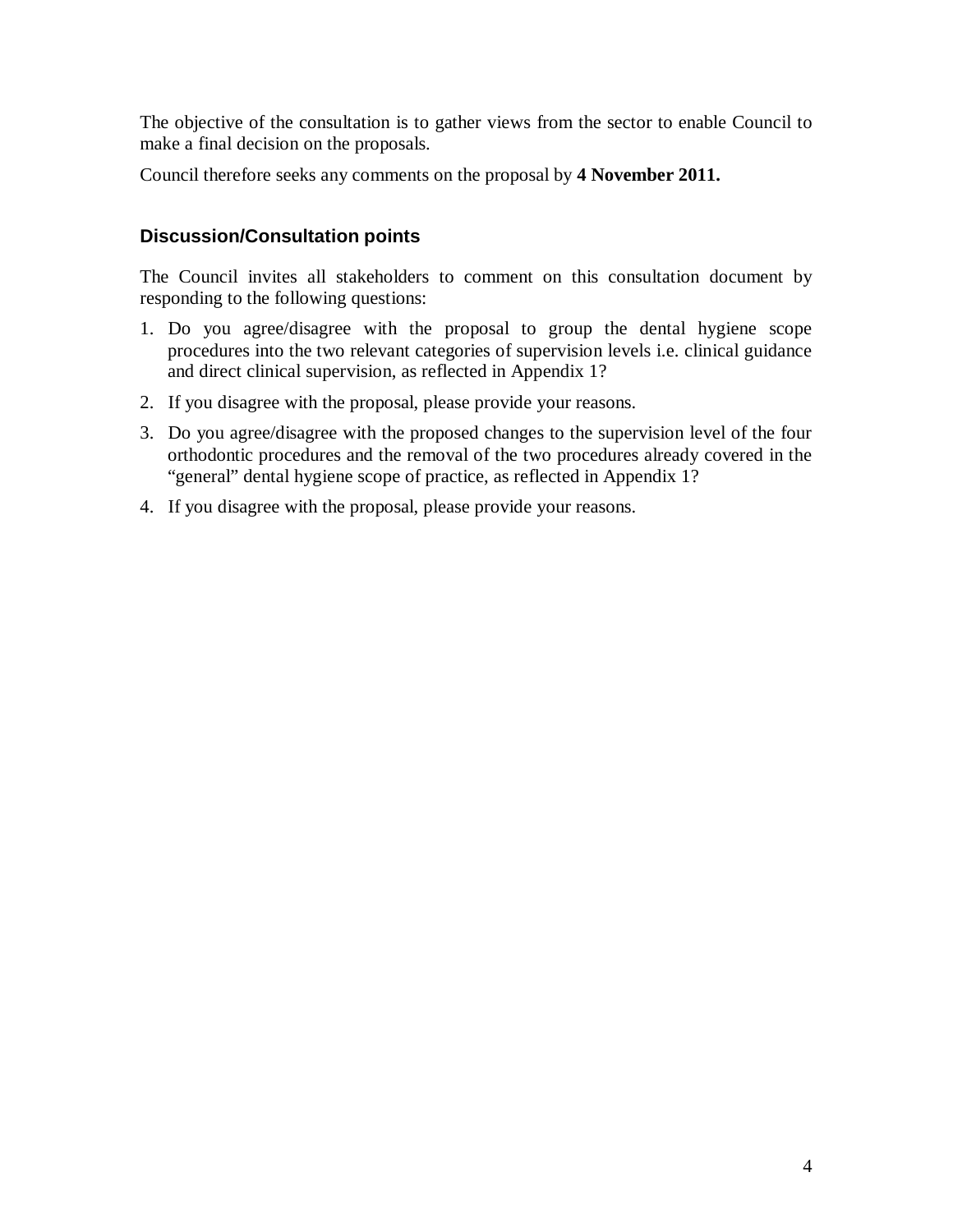**Appendix 1** 

# DENTAL COUNCIL

Te Kaunibera Tiaki Nibo

# Notice of Scope of Practice

## Issued by the Dental Council pursuant to section 11 of the Health Practitioners Competence Assurance Act 2003

# **Dental Hygiene**

<u>.</u>

**Keys:** Red text: new additions Blue Strikethrough text: replaced/deleted existing text

# **Scope of Dental Hygiene Practice**

The scope of practice for dental hygiene is set out in the documented "Detailed Scope of Practice for Dental Hygiene Practice" produced and published from time to time by the Dental Council.

Dental hygiene practice is a subset of the practice of dentistry, and is commensurate with a dental hygienist's approved education, training and competence.

A dental hygienist's major role is in the provision of oral health education and the prevention of oral disease to promote healthy oral behaviours. A dental hygienist's primary task is in prevention and non-surgical treatment of periodontal diseases. A dental hygienist guides patients' personal care to maintain sound oral tissues as an integral part of their general health.

Dental hygienists practise in a team situation with clinical guidance provided by a practising dentist or dental specialist<sup>1</sup>, though some aspects of the scope of practice are provided under direct clinical supervision<sup>2</sup>.

# **Detailed Scope of Practice for Dental Hygiene Practice**

The Dental Council defines the practice of dentistry as the maintenance of health through the assessment, diagnosis, management, treatment and prevention of any disease, disorder or condition of the orofacial complex and associated structures.

<sup>&</sup>lt;sup>1</sup> Clinical guidance means the professional support and assistance provided to a dental hygienist by a practising dentist or dental specialist as part of the provision of overall integrated care to the patient group. Dental hygienists and dentists/specialists normally work from the same premises providing a team approach. Clinical guidance may be provided at a distance but appropriate access must be available to ensure that the dentist or specialist is able to provide guidance and advice, when required, and maintain general oversight of the clinical care outcomes of the patient group. Dental hygienists are responsible and accountable for their own clinical practice within their scope of practice but the dentist or dental specialist is responsible and accountable for the clinical guidance provided. Further detail on the working relationship between dental hygienists and dentists will be set out in the relevant Dental Council Code of Practice.

<sup>&</sup>lt;sup>2</sup> Direct clinical supervision means the clinical supervision provided to a dental hygienist by a practising dentist or dental specialist when the dentist is present on the premises at the time the dental hygiene work is carried out.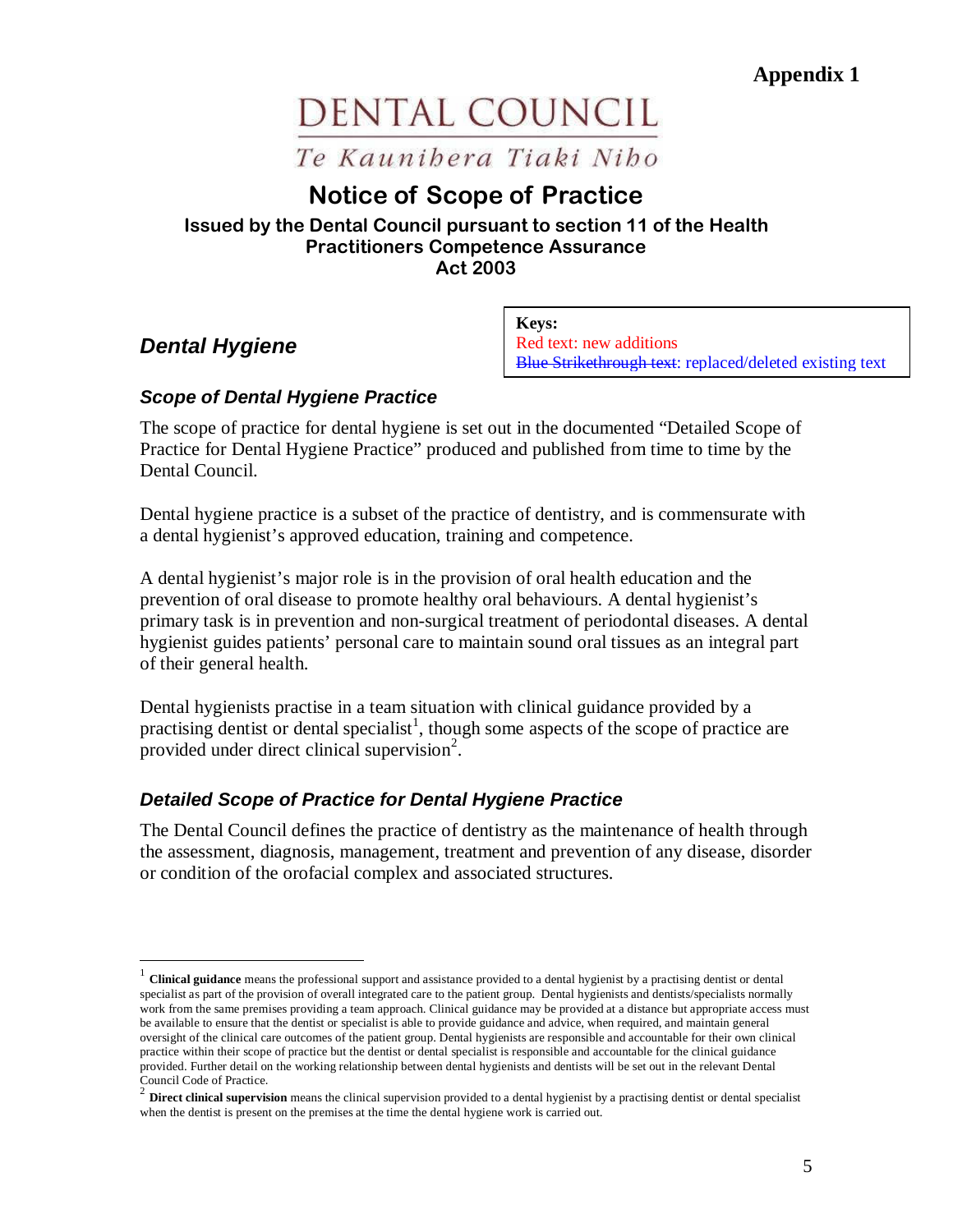Dental hygiene practice is a subset of the practice of dentistry, and is commensurate with a dental hygienist's approved education, training and competence.

A dental hygienist's major role is in the provision of oral health education and the prevention of oral disease to promote healthy oral behaviours. A dental hygienist's primary task is in prevention and non-surgical treatment of periodontal diseases. A dental hygienist guides patients' personal care to maintain sound oral tissues as an integral part of their general health. Dental hygienists practise in a team situation with clinical guidance provided by a practising dentist or dental specialist, though some aspects of the scope of practice are provided under direct clinical supervision.

Dental hygiene practice includes teaching, research and management given that such roles influence clinical practice and public safety.

Dental hygiene practice involves the following aspects -

# *provided under clinical guidance:*

- obtaining and reassessing medical and dental health histories
- examination of oral tissues and recognition of abnormalities
- assessing and provisionally diagnosing disease of periodontal tissues, and appropriate referral
- obtaining informed consent for dental hygiene care plans
- providing oral health education, information, promotion and counselling
- scaling, debridement and prophylaxis of supra and subgingival tooth surfaces
- applying and dispensing non-prescription preventive agents and fissure sealants
- applying and dispensing topical agents for the treatment of tooth surface sensitivity and tooth discolouration
- administering topical local anaesthetic
- taking impressions, recording occlusal relationships and making study models
- taking impressions, constructing and fitting mouthguards and bleaching trays
- taking intra and extra-oral photographs
- performing postoperative procedures such as removal of sutures and placement and removal of periodontal dressings
- recontouring and polishing of restorations
- taking periapical and bitewing radiographs for the purpose of recognising disease of the periodontium $3$
- taking extra-oral radiographs

<u>.</u>

- assisting the dentist or dental specialist in implementing orthodontic treatment plans, prepared by the dentist or dental specialist responsible for the patient's clinical care outcomes, through performing the following orthodontic procedures:
	- o tracing cephalometric radiographs
	- o supragingival polishing of teeth (as part of oral hygiene, before bonding and after removal of fixed attachments)

<sup>3</sup> Section 15 of the Radiation Protection Act 1965 requires non-licensed persons who take x-rays to do so under the supervision or instructions of a person who holds a licence under that Act.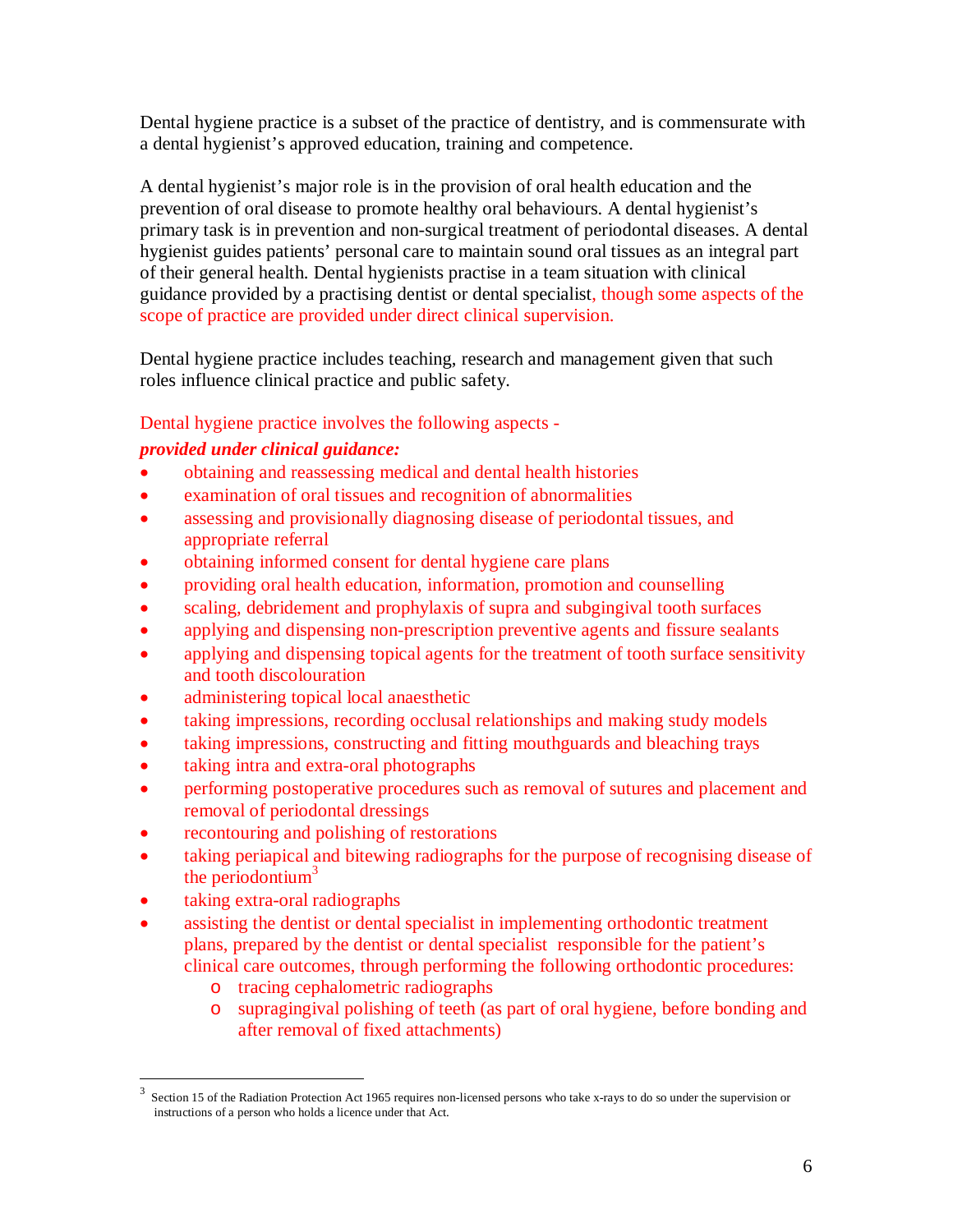- o providing oral hygiene instruction and advice on the care and maintenance of orthodontic appliances
- o making study models, and fabricating retainers, and undertaking other simple laboratory procedures of an orthodontic nature

## *provided under the direct clinical supervision of a dentist or dental specialist:*

- applying prescription preventive agents under the direct clinical supervision of a dentist or dental specialist
- administering of local anaesthetic using dentoalveolar infiltration and inferior dental nerve block techniques under the direct clinical supervision of a dentist or dental specialist
- assisting the dentist or dental specialist in implementing orthodontic treatment plans, prepared by the dentist or dental specialist responsible for the patient's clinical care outcomes, through performing the following orthodontic procedures: under the direct clinical supervision of the dentist or dental specialist:
	- o taking clinical photographs for records
	- o taking impressions. Obtaining a record of occlusal relationships
	- o placing separators
	- o sizing of metal bands and their cementation including loose bands during treatment
	- o preparation of teeth for the bonding of fixed attachments and fixed retainers
	- o indirect bonding of brackets as set up by the dentist or dental specialist
	- o placing archwires as formed by the dentist or dental specialist when necessary and replacing ligatures /closing self ligating brackets
	- o removing archwires after removing elastomeric or wire ligatures, or opening self ligating brackets
	- o removing fixed orthodontic attachments and retainers
	- o removing adhesives after the removal of fixed attachments using burs in slow speed handpieces where there is minimal potential for the removal of enamel
	- o trial fitting of removable appliances. This does not include activation
	- o fitting of passive removable retainers
	- o bonding preformed fixed retainers.

Dental hygiene practice involves:

- obtaining and reassessing medical and dental health histories
- examination of oral tissues and recognition of abnormalities
- assessing and provisionally diagnosing disease of periodontal tissues, and appropriate referral
- obtaining informed consent for dental hygiene care plans
- providing oral health education, information, promotion and counselling
- scaling, debridement and prophylaxis of supra and subgingival tooth surfaces
- applying and dispensing non-prescription preventive agents and fissure sealants
- applying and dispensing topical agents for the treatment of tooth surface sensitivity and tooth discolouration
- administering topical local anaesthetic
- taking impressions, recording occlusal relationships and making study models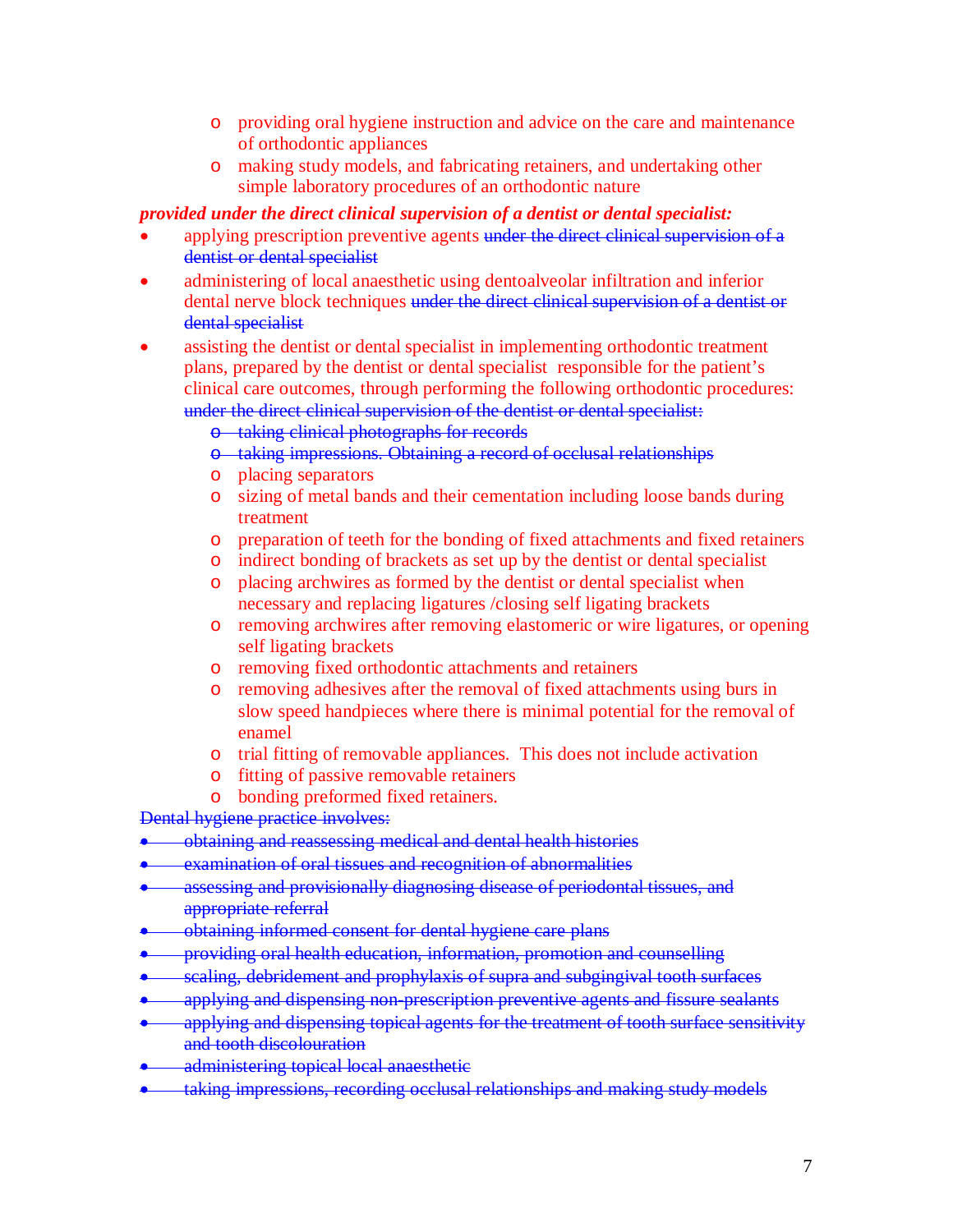- taking impressions, constructing and fitting mouthguards and bleaching trays
- taking intra and extra-oral photographs
- performing postoperative procedures such as removal of sutures and placement and removal of periodontal dressings
- recontouring and polishing of restorations
- applying prescription preventive agents under the direct clinical supervision of a dentist or dental specialist
- administering of local anaesthetic using dentoalveolar infiltration and inferior dental nerve block techniques under the direct clinical supervision of a dentist or dental specialist
- assisting the dentist or dental specialist in implementing orthodontic treatment plans, prepared by the dentist or dental specialist responsible for the patient's clinical care outcomes, through performing the following orthodontic procedures under the direct clinical supervision of the dentist or dental specialist:
	- o taking clinical photographs for records
	- o taking impressions. Obtaining a record of occlusal relationships
	- o tracing cephalometric radiographs
	- o placing separators
	- sizing of metal bands and their cementation including loose bands during treatment
	- o supragingival polishing of teeth (as part of oral hygiene, before bonding and after removal of fixed attachments)
	- **preparation of teeth for the bonding of fixed attachments and fixed retainers**
	- o indirect bonding of brackets as set up by the dentist or dental specialist
	- o providing oral hygiene instruction and advice on the care and maintenance of orthodontic appliances
	- o placing archwires as formed by the dentist or dental specialist when necessary and replacing ligatures /closing self ligating brackets
	- removing archwires after removing elastomeric or wire ligatures, or opening self ligating brackets
	- -removing fixed orthodontic attachments and retainers
	- removing adhesives after the removal of fixed attachments using burs in slow speed handpieces where there is minimal potential for the removal of enamel
	- trial fitting of removable appliances. This does not include activation
	- fitting of passive removable retainers
	- o bonding preformed fixed retainers
	- o making study models, and fabricating retainers, and undertaking other simple laboratory procedures of an orthodontic nature.
- taking periapical and bitewing radiographs for the purpose of recognising disease of the periodontium<sup>4</sup>
- taking extra-oral radiographs.

<u>.</u>

<sup>4</sup> Section 15 of the Radiation Protection Act 1965 requires non-licensed persons who take x-rays to do so under the supervision or instructions of a person who holds a licence under that Act.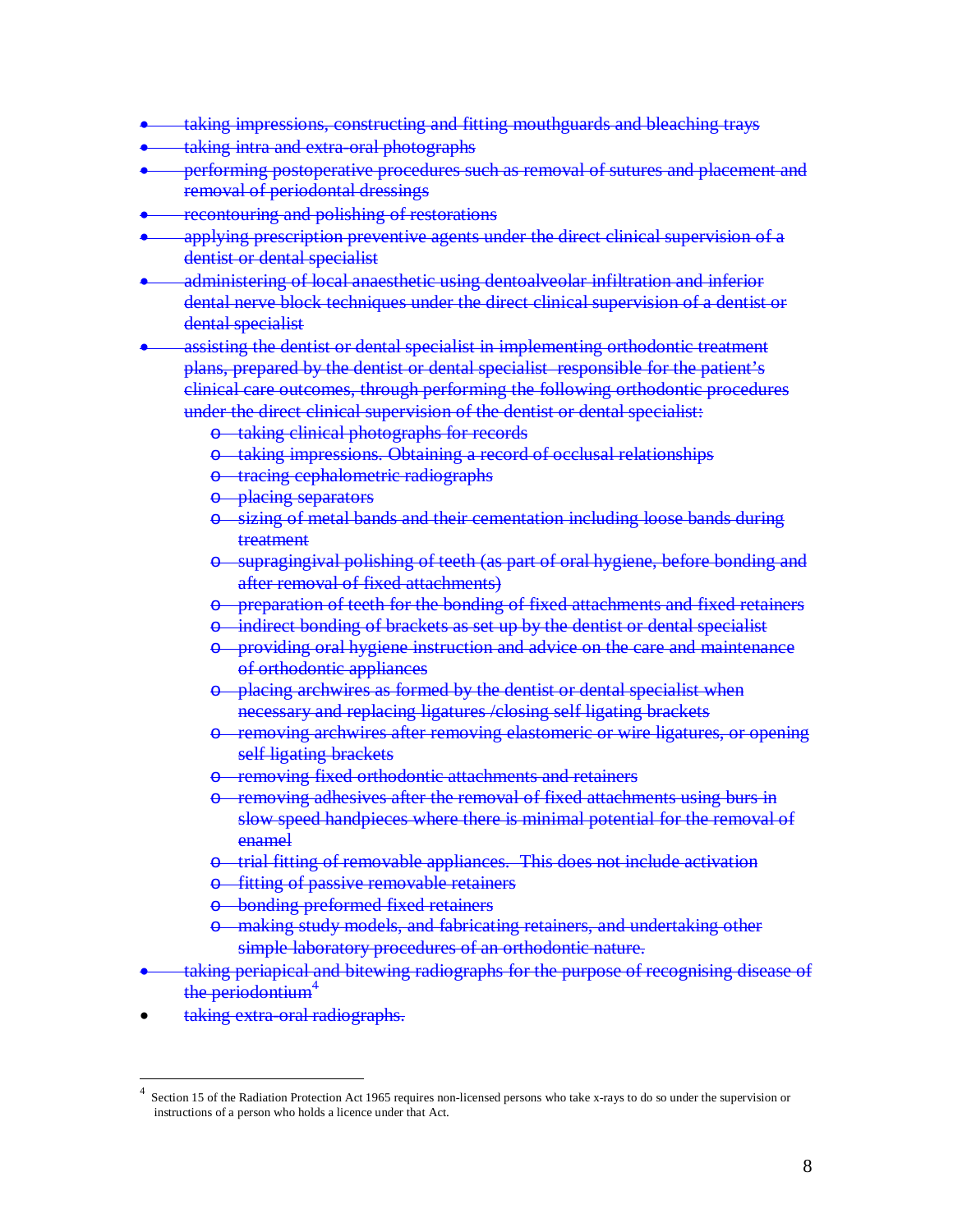# **Prescribed Qualifications**

<u>.</u>

- 1. Bachelor of Oral Health, University of Otago; or
- 2. Bachelor of Health Science in Oral Health, Auckland University of Technology; and Dental Council approved course for Orthodontic Procedures; or
- 3. Certificate in Dental Hygiene issued by Otago Polytechnic and approved experience in the provision of oral health services within the scope of dental hygiene practice; and Dental Council approved courses for Administering Local Anaesthetic, Undertaking Orthodontic Procedures, Intra-oral Radiography and Extra-oral Radiography; or
- 4. New Zealand Defence Force training programme in Dental Hygiene and approved experience in the provision of oral health services within the scope of dental hygiene practice; and Dental Council approved courses for Administering Local Anaesthetic, Undertaking Orthodontic Procedures, Intra-oral Radiography and Extra-oral Radiography; or
- 5. Diploma in Dental Hygiene issued by a New Zealand educational institution; and Dental Council approved courses for Administering Local Anaesthetic, Undertaking Orthodontic Procedures, Intra-oral Radiography and Extra-oral Radiography; or
- 6. Diploma in Dental Hygiene, University of Otago (Orthodontic Procedures conferred from 2002) and Dental Council approved courses for Administering Local Anaesthetic and Extra-oral Radiography, or
- 7. Bachelor of Health Science (Endorsement in Dental Hygiene), University of Otago; or
- 8. an undergraduate dental hygiene degree or diploma from the Australian Dental Council or Dental Board of Australia accredited educational institution that included education in Administering Local Anaesthetic, Undertaking Orthodontic Procedures, Intra-oral Radiography and Extra-oral Radiography and registration in Australia<sup>5</sup>; or
- 9. an undergraduate dental hygiene degree or diploma, or undergraduate dental degree; and a pass in the Dental Council Dental Hygiene Registration Examination; or
- 10. an undergraduate dental hygiene degree or diploma or undergraduate dental degree and a pass in the USA National Board Dental Hygiene Examination or Canadian National Dental Hygiene Certification Examination and a pass in a USA or Canadian regional or state board dental hygiene clinical examination; and registration with a USA or Canadian dental authority; and Dental Council approved courses for Administering Local Anaesthetic, Undertaking Orthodontic Procedures, Intra-oral Radiography and Extra-oral Radiography; or
- 11. a Commission on Dental Accreditation (CDA) accredited undergraduate dental hygiene degree or diploma; a pass in the USA National Board Dental Hygiene Examination or Canadian National Dental Hygiene Certification Examination; and registration with a USA or Canadian dental authority; and Dental Council approved courses for Administering Local Anaesthetic, Undertaking Orthodontic Procedures, Intra-oral Radiography and Extra-oral Radiography; or
- 12. a General Dental Council (GDC) accredited undergraduate dental hygiene degree or diploma from the United Kingdom; and registration with the GDC; and Dental

<sup>&</sup>lt;sup>5</sup> With the introduction of the National Registration and Accreditation Scheme in 2010 all Australian State Licensing Boards were replaced by the Dental Board of Australia.